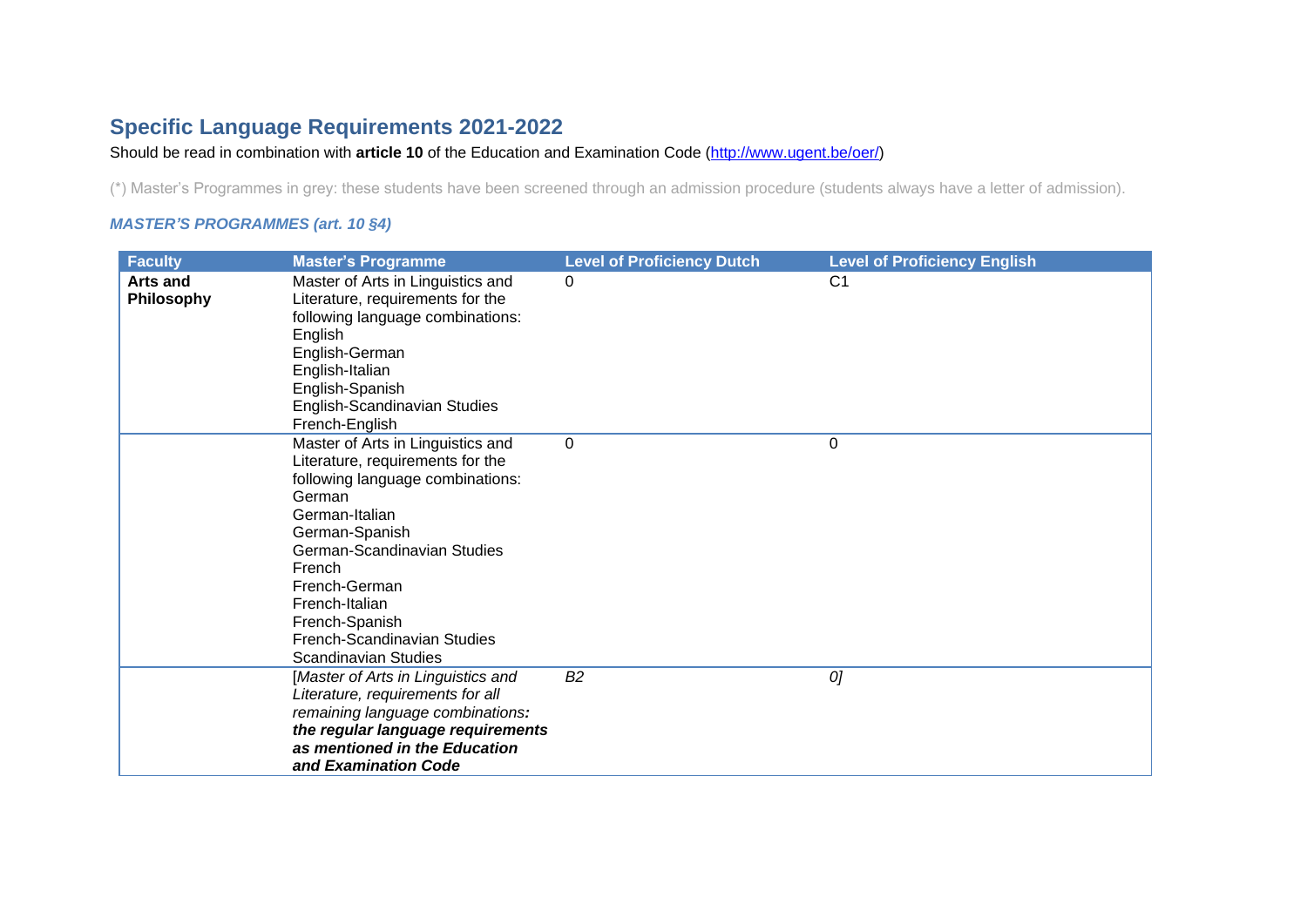|                 | Master of Arts in Multilingual<br>Communication: a combination of at<br>least two languages                                                                                                                                                                                         | C <sub>1</sub>  | $\overline{0}$                                                                                                                                                                                                                                                                                                             |
|-----------------|-------------------------------------------------------------------------------------------------------------------------------------------------------------------------------------------------------------------------------------------------------------------------------------|-----------------|----------------------------------------------------------------------------------------------------------------------------------------------------------------------------------------------------------------------------------------------------------------------------------------------------------------------------|
|                 | Master of Arts in Interpreting: a<br>combination of at least two<br>languages                                                                                                                                                                                                       | $\overline{C1}$ | 0                                                                                                                                                                                                                                                                                                                          |
|                 | Master of Arts in Translation: a<br>combination of at least two<br>languages                                                                                                                                                                                                        | C <sub>1</sub>  | $\mathbf 0$                                                                                                                                                                                                                                                                                                                |
|                 | Master of Arts in Oriental Languages<br>and Cultures (all main subjects)                                                                                                                                                                                                            | $\mathbf 0$     | <b>B2</b>                                                                                                                                                                                                                                                                                                                  |
|                 | Master of Arts in Technology for<br>Translating and Interpreting (*)                                                                                                                                                                                                                | $\bigcirc$      | Minimum C1 level proven by a professional<br>language certificate where relevant (e.g.<br>academic IELTS, IELTS indicator, TOEFL<br>IBT, TOEFL IBT Home Edition, CAE).                                                                                                                                                     |
|                 |                                                                                                                                                                                                                                                                                     |                 | Knowledge of at least one additional<br>language taught by the non-British partner<br>universities in their translation and<br>interpreting courses: Spanish, Bulgarian,<br>German, French, Italian, Greek, Russian,<br>Arabic, Dutch and Turkish (minimum B2 level<br>proven by a language certificate where<br>relevant) |
| Law             | Master of Laws in European Union<br>Law                                                                                                                                                                                                                                             | $\mathbf 0$     | C <sub>1</sub>                                                                                                                                                                                                                                                                                                             |
|                 | Master of Laws in International<br><b>Business Law</b>                                                                                                                                                                                                                              | $\mathbf 0$     | C <sub>1</sub>                                                                                                                                                                                                                                                                                                             |
|                 | Master of Laws in International and<br>European Law                                                                                                                                                                                                                                 | $\mathbf 0$     | C <sub>1</sub>                                                                                                                                                                                                                                                                                                             |
| <b>Sciences</b> | All Dutch Master's Programmes<br>(except for MSc in de geografie en<br>de geomatica: follows the regulations<br>of Ghent University Education and<br>Examination Code):<br>MSc in de fysica en de sterrenkunde,<br>MSc in de geologie, MSc in de<br>informatica, MSc in de wiskunde | $\Omega$        | <b>B2</b>                                                                                                                                                                                                                                                                                                                  |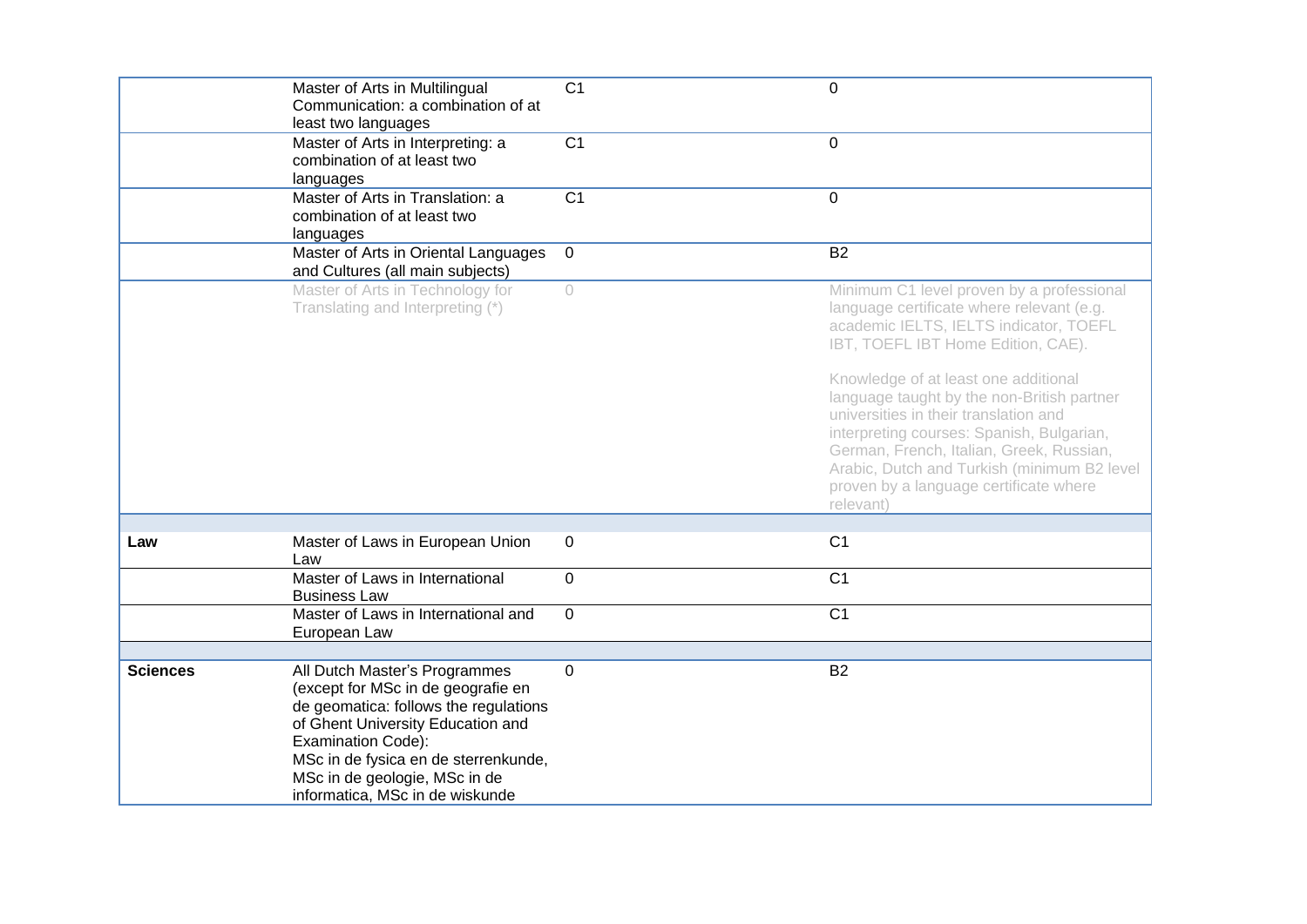| International Master of Science in<br><b>Marine Biological Resources</b> | 0           | - TOEFL 570 (paper-based)<br>- TOEFL 87 (internet-based)<br>- IELTS: 6.5<br>- UCT-attestation (level B2)                                                                                                                                                                                                                                                                                                                                                                                                                           |
|--------------------------------------------------------------------------|-------------|------------------------------------------------------------------------------------------------------------------------------------------------------------------------------------------------------------------------------------------------------------------------------------------------------------------------------------------------------------------------------------------------------------------------------------------------------------------------------------------------------------------------------------|
| Master of Science in Geology                                             | $\Omega$    | - TOEFL 90 (internet-based)<br>$-$ IELTS: $7$<br>- Certificate awarded by Ghent University<br>Language Centre confirming proficiency in<br>English, CEF-level B2<br>- Certificate Practical English 5, Upper-<br>Intermediate Academic English or Preparing<br>for an English test, issued by Ghent<br>University Language Centre<br>- Cambridge-ESOL: first certificate in English<br>(FCE)                                                                                                                                       |
|                                                                          |             | Prospective students are exempted from the<br>applicable language requirements, if they<br>have already passed an English-language<br>study programme, either in secondary<br>education or at another institution for higher<br>education (i.e. the student needs to have<br>obtained 60 credits).                                                                                                                                                                                                                                 |
| Master of Science in Sustainable<br>Land Management                      | $\mathbf 0$ | <b>B2</b><br>Are exempt from submitting a certificate B2<br>English: students<br>having successfully completed at least<br>one year of secondary education with<br>English as language of instruction, or<br>having successfully completed secondary<br>school in a Belgian institution;<br>having successfully completed<br>programme units in higher education with<br>a minimum of 54 ECTS-credits where<br>English was the language of instruction.<br>A certificate that the language of<br>instruction was English has to be |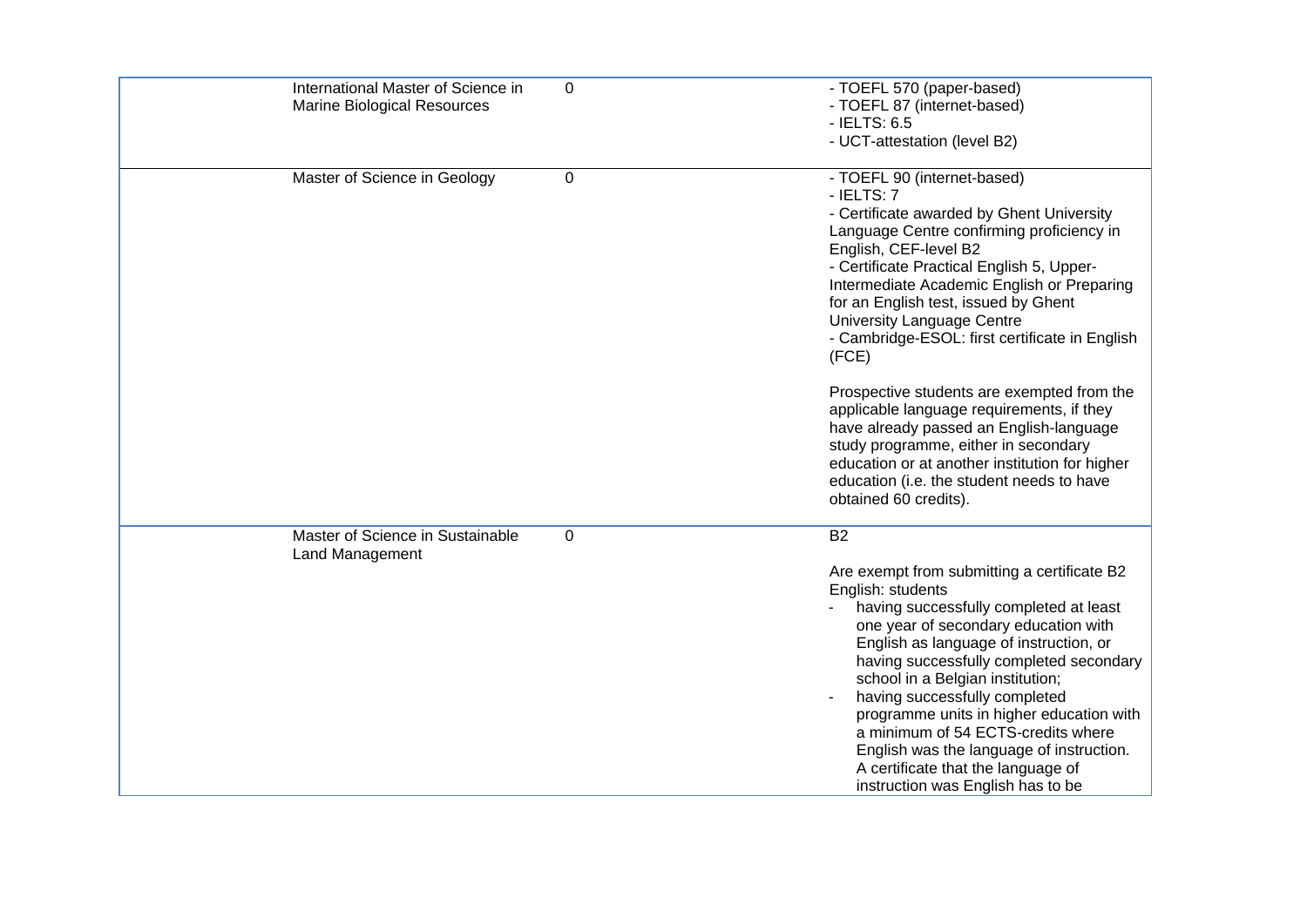|                                               |                                                                                                            |                                                                                                                                                                                                                                                                                                                                                                                                                                                                                                                                                                              | submitted for institutions in countries<br>where English is not the national<br>language. |
|-----------------------------------------------|------------------------------------------------------------------------------------------------------------|------------------------------------------------------------------------------------------------------------------------------------------------------------------------------------------------------------------------------------------------------------------------------------------------------------------------------------------------------------------------------------------------------------------------------------------------------------------------------------------------------------------------------------------------------------------------------|-------------------------------------------------------------------------------------------|
| <b>Medicine and</b><br><b>Health Sciences</b> | Master of Medicine in de<br>huisartsgeneeskunde                                                            | C <sub>1</sub>                                                                                                                                                                                                                                                                                                                                                                                                                                                                                                                                                               | $\mathbf 0$                                                                               |
|                                               | Master of Medicine in de<br>arbeidsgeneeskunde                                                             | $\overline{C1}$                                                                                                                                                                                                                                                                                                                                                                                                                                                                                                                                                              | 0                                                                                         |
|                                               | Master of Medicine in de<br>jeugdgezondheidszorg                                                           | $\overline{C1}$                                                                                                                                                                                                                                                                                                                                                                                                                                                                                                                                                              | $\mathbf 0$                                                                               |
|                                               | Master of Medicine in de<br>verzekeringsgeneeskunde en de<br>medische expertise                            | C <sub>1</sub>                                                                                                                                                                                                                                                                                                                                                                                                                                                                                                                                                               | 0                                                                                         |
|                                               | Master of Science in de<br>ziekenhuishygiëne                                                               | $\overline{C1}$                                                                                                                                                                                                                                                                                                                                                                                                                                                                                                                                                              | 0                                                                                         |
|                                               |                                                                                                            |                                                                                                                                                                                                                                                                                                                                                                                                                                                                                                                                                                              |                                                                                           |
| <b>Engineering and</b><br><b>Architecture</b> | All Dutch Master's Programmes<br>(except for Master of Science in de<br>ingenieurswetenschappen: fotonica) | <b>B2</b>                                                                                                                                                                                                                                                                                                                                                                                                                                                                                                                                                                    | <b>B2</b>                                                                                 |
|                                               | Master of Science in de<br>ingenieurswetenschappen: fotonica                                               | <b>B2</b><br>Prospective students are exempted<br>from the applicable language<br>requirements if they have obtained<br>one of the following diplomas or<br>certificates:<br>- a secondary education diploma<br>awarded by (an educational<br>institution that is recognized by) the<br>Flemish<br>Community;<br>- a higher education diploma<br>awarded by an institute of higher<br>education<br>that is recognized by the Flemish<br>Community;<br>- a certificate confirming that the<br>student passed one year of study in<br>a Dutch-language secondary<br>education; | <b>B2</b>                                                                                 |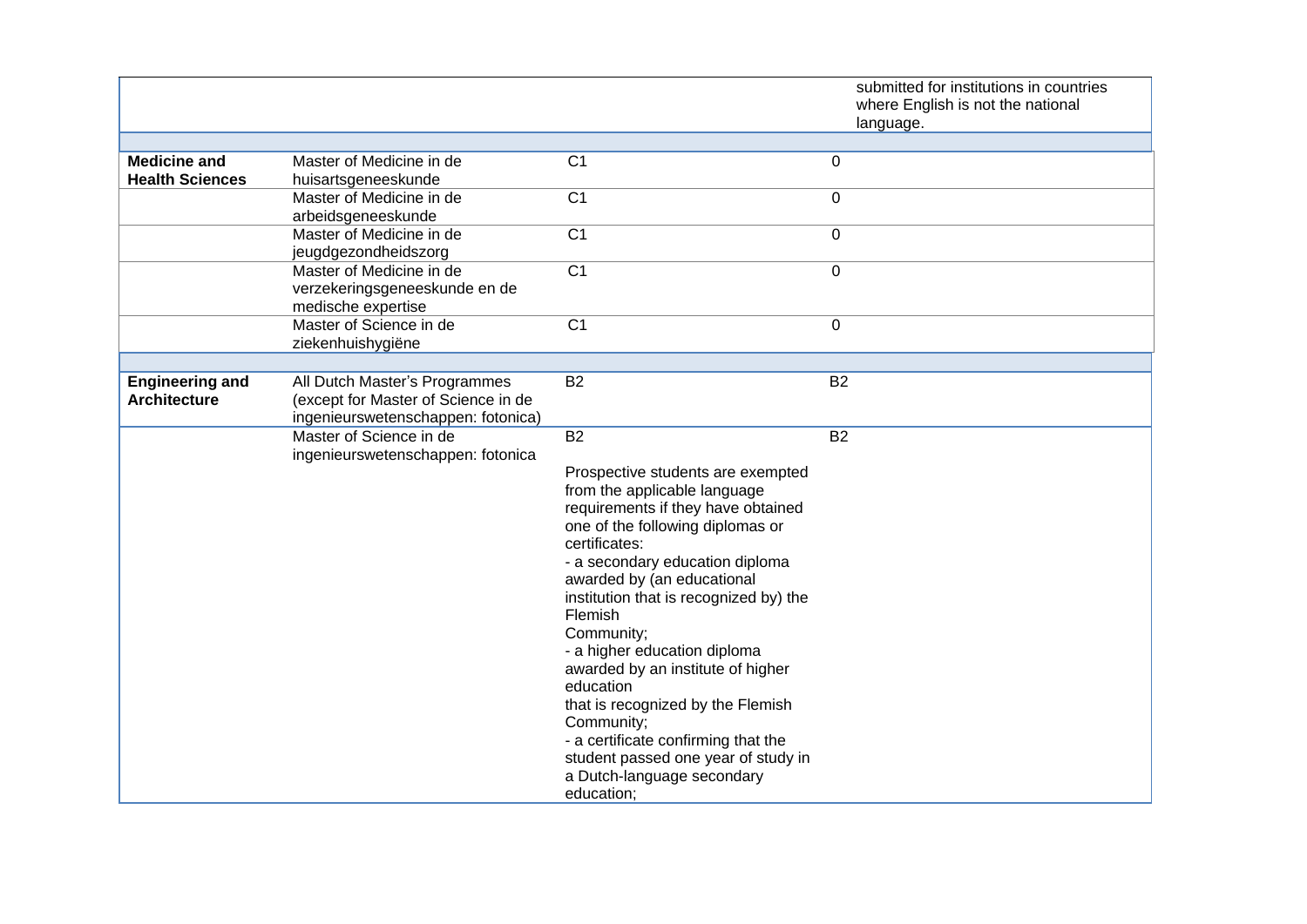|                                            | - a certificate confirming that the<br>student has already obtained 54<br>credits for Dutch-language course<br>units at another institute of higher<br>education;<br>- passing the entrance exam for the<br>Dentistry/Medicine study<br>programmes;<br>- passing the interuniversity exam<br>for the equivalence of a foreign<br>diploma in medicine organized by<br>the VLIR;<br>- passing the NT2 State exam<br>Programme II |                                                                                                                                                                                                                                                                                                                                                                                                                                                                                                                                                                                                                                                                                                                                                                                                                                                                                                                                          |
|--------------------------------------------|--------------------------------------------------------------------------------------------------------------------------------------------------------------------------------------------------------------------------------------------------------------------------------------------------------------------------------------------------------------------------------------------------------------------------------|------------------------------------------------------------------------------------------------------------------------------------------------------------------------------------------------------------------------------------------------------------------------------------------------------------------------------------------------------------------------------------------------------------------------------------------------------------------------------------------------------------------------------------------------------------------------------------------------------------------------------------------------------------------------------------------------------------------------------------------------------------------------------------------------------------------------------------------------------------------------------------------------------------------------------------------|
| European Master of Science in<br>Photonics | 0                                                                                                                                                                                                                                                                                                                                                                                                                              | - TOEFL 570 (paper-based)<br>- TOEFL 87 (internet-based)<br>- TOEFL 213 (computer-based)<br>- IELTS: 6.5 (with a minimum of 6.0 for each<br>part)<br>- Cambridge Certificate of Advanced English<br>(CAE): grade B<br>- Cambridge Certificate of Proficiency in<br>English (CPE): grade C<br>- Certificate B2 from a university language<br>centre<br>Prospective students are exempted from the<br>applicable language requirements if they<br>have obtained one of the following diplomas<br>or certificates:<br>- a secondary education diploma awarded by<br>(an educational institution that is recognized<br>by) the Flemish Community;<br>- a higher education diploma awarded by an<br>institute of higher education that is<br>recognized by the Flemish Community;<br>- a certificate confirming that the student<br>passed one year or at least 60 credits of<br>study in a English-language secondary or<br>higher education |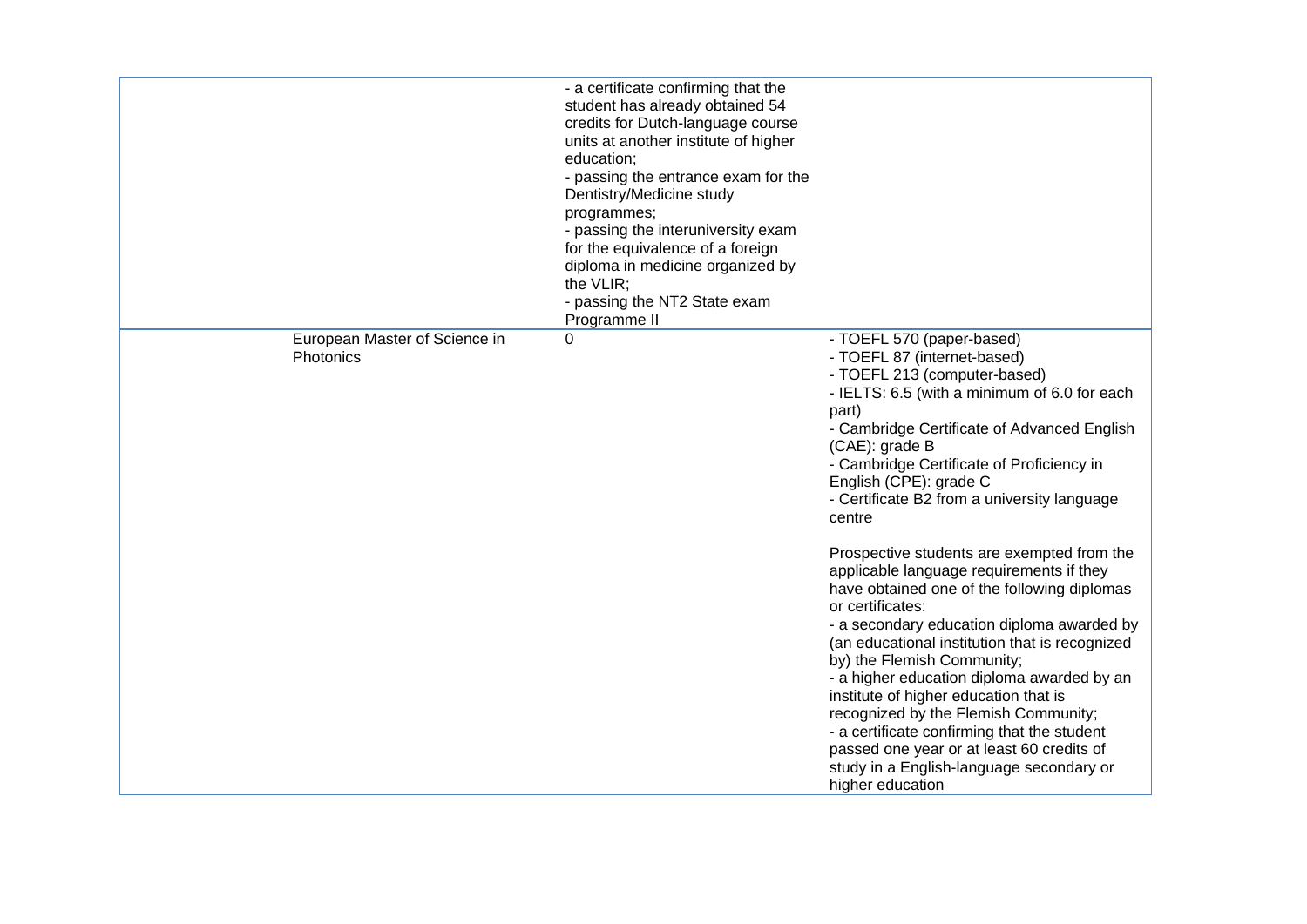| Master of Science in Nuclear<br>Engineering                                           | $\Omega$    | - TOEFL 550 (paper-based)<br>- TOEFL 79 (internet-based)<br>- TOEFL 213 (computer-based)<br>$-$ IELTS: 5.5<br>- UCT-attest: level B2<br>- a certificate confirming that the prospective<br>student passed one year or at least 60<br>credits of study in an English-language study<br>programme in either secondary or higher<br>education                      |
|---------------------------------------------------------------------------------------|-------------|-----------------------------------------------------------------------------------------------------------------------------------------------------------------------------------------------------------------------------------------------------------------------------------------------------------------------------------------------------------------|
| Master of Science in Biomedical<br>Engineering                                        | $\mathbf 0$ | - TOEFL 580 (paper-based)<br>- TOEFL 92 (internet-based)<br>- TOEFL 237 (computer-based)<br>- IELTS: 6.5                                                                                                                                                                                                                                                        |
| Master of Science in Photonics<br>Engineering                                         | $\mathbf 0$ | -TOEFL 570 (paper-based)<br>-TOEFL 87 (internet-based)<br>-TOEFL 213 (computer-based)<br>- IELTS: 6.5 (minimum 6.0 for each part)<br>-Cambridge Certificate of Advanced English<br>(CAE): grade B<br>-Cambridge Certificate of Proficiency in<br>English (CPE): grade C<br>- B2 certificate from a university language<br>centre                                |
| International Master of Science in<br>Fire Safety Engineering (*)                     | $\circ$     | - IELTS Academic module 6.5 (with 6.0<br>in each section)<br>- TOEFL (internet-based): 92 (with at least 20<br>in each section)<br>- Cambridge-ESOL: Certificate in Advanced<br>English (CAE) Grade B<br>- Cambridge Certificate of Proficiency in<br>English (CPE), grade C (CAE)<br>- Trinity ISE II Certificate with 'distinctions' in<br>each of four parts |
| European Master of Science in<br><b>Nuclear Fusion and Engineering</b><br>Physics (*) | $\circ$     | - TOEFL 94 (internet-based)<br>- IELTS:7.0 (with a minimum of 6.0 for each<br>part)<br>- Cambridge Certificate of Proficiency in<br>English (CPE), grade C1 (CAE)<br><b>Exemptions:</b>                                                                                                                                                                         |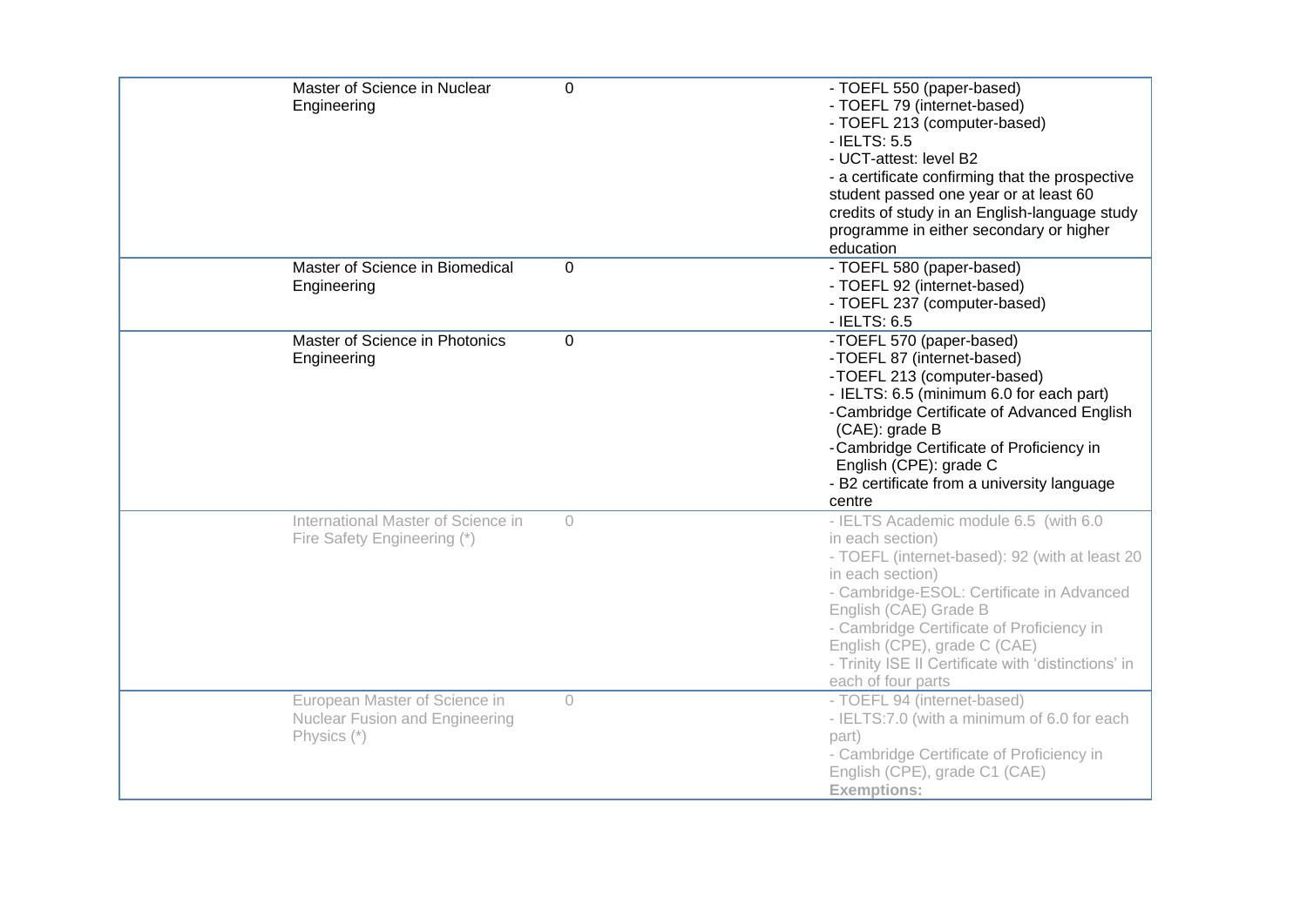|                                                                  |                                                                                      |            | - prospective students who can prove that<br>they have followed a comprehensive English-<br>based instruction at an institute for higher<br>education during at least two years (students<br>may be recognized as having completed 120<br>ECTS)                                                                                                                                                                                                              |
|------------------------------------------------------------------|--------------------------------------------------------------------------------------|------------|--------------------------------------------------------------------------------------------------------------------------------------------------------------------------------------------------------------------------------------------------------------------------------------------------------------------------------------------------------------------------------------------------------------------------------------------------------------|
|                                                                  | International Master of Science in<br>Textile Engineering (*)                        | $\bigcap$  | * B2 Cambridge Certificate or an equivalent<br>level<br>* IELTS Certificate with a minimum overall<br>score of 6.5 with at least 6 for writing or an<br>equivalent level<br>* TOEFL Certificate with a minimum score of<br>570 (paper) or 86 (internet) or an equivalent<br>level<br>* TOEIC Certificate with a minimum score of<br>1560 calculated as (Listening & Reading<br>score + Writing & Speaking score multiplied<br>by 2.5) or an equivalent level |
|                                                                  |                                                                                      |            |                                                                                                                                                                                                                                                                                                                                                                                                                                                              |
| <b>Economics and</b><br><b>Business</b><br><b>Administration</b> | Master of Science in Data Science<br>for Business                                    | 0          | C <sub>1</sub>                                                                                                                                                                                                                                                                                                                                                                                                                                               |
|                                                                  | Master of Science in Banking and<br>Finance                                          | $\Omega$   | C <sub>1</sub>                                                                                                                                                                                                                                                                                                                                                                                                                                               |
|                                                                  | Master of Science in Economics of<br>Globalisation and European<br>Integration $(*)$ | $\bigcirc$ | B2 (Common European Framework of<br>Reference for Languages in English) issued<br>by a university language centre.<br>The proficiency in English of the students is<br>checked by submitting proof of a computer-<br>based TOEFL level of minimum 90, or an<br>IELTS grade of at least 6.5, or should submit<br>proof of having studied at least a sufficient<br>number of credits in an English-language                                                    |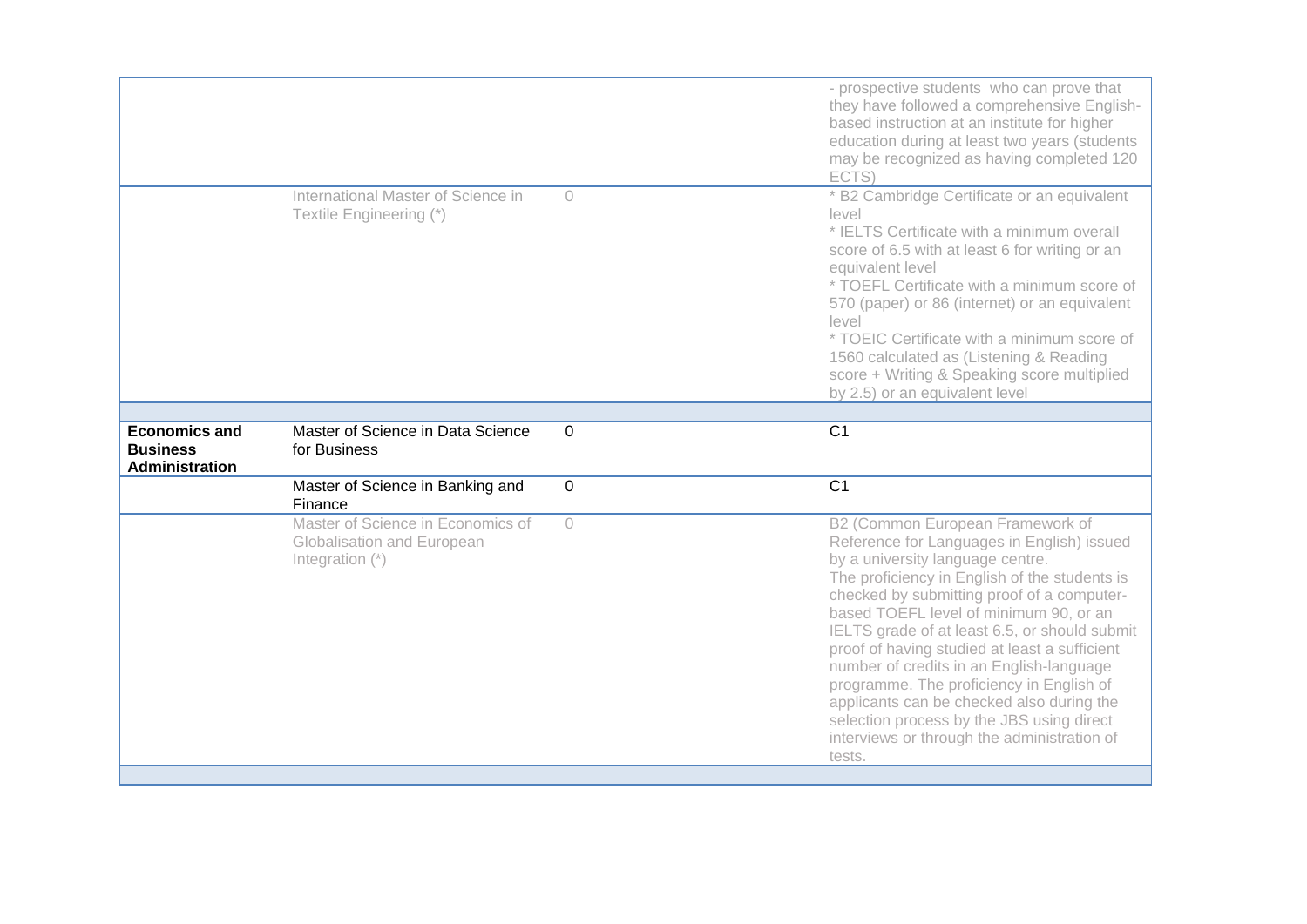| Psychology and<br><b>Educational</b><br><b>Sciences</b> | European Master of Science in<br>Clinical Linguistics (*)                                                                                                                                                                                       | $\bigcirc$  | Proof of sufficient English language<br>knowledge by relevant test results (TOEFL at<br>least 600 paper-based, 250 computer-based,<br>100 internet-based or IELTS of at least 7 or<br>equivalent)                                                                                                                                                                                                                                                                                                                                                                                                                                                                                                      |
|---------------------------------------------------------|-------------------------------------------------------------------------------------------------------------------------------------------------------------------------------------------------------------------------------------------------|-------------|--------------------------------------------------------------------------------------------------------------------------------------------------------------------------------------------------------------------------------------------------------------------------------------------------------------------------------------------------------------------------------------------------------------------------------------------------------------------------------------------------------------------------------------------------------------------------------------------------------------------------------------------------------------------------------------------------------|
| <b>Bioscience</b><br><b>Engineering</b>                 | All English Master's Programmes<br>(except MSc in Bioscience<br><b>Engineering: Cell and Gene</b><br>Biotechnology: follows the<br>regulations of Ghent University<br>Education and Examination Code):<br>MSc in Aquaculture                    | $\mathbf 0$ | - TOEFL 550 (paper-based)<br>- TOEFL 80 (internet-based)<br>- IELTS: 6.5 (with a minimum of 6.0 for<br>writing)<br>- Certificate CEF-B2 (awarded by a European<br>university language centre)<br>- Cambridge Certificate of Advanced English<br>(CAE)                                                                                                                                                                                                                                                                                                                                                                                                                                                  |
|                                                         | MSc in Food Technology<br><b>MSc in Nutrition and Rural</b><br>Development<br>International MSc in Environmental<br><b>Technology and Engineering</b><br>(Erasmus Mundus) (*)<br>International MSc in Rural<br>Development (Erasmus Mundus) (*) |             | Exemptions:<br>- Prospective students holding a diploma<br>(Secondary Education, Academic Bachelor's<br>Degree, Master's Degree) issued by an<br>institution officially recognized by the Flemish<br>Government. Remark: this exemption does<br>not count for application to Erasmus Mundus<br>Programmes.<br>- Prospective students who are nationals<br>from or have obtained a bachelor and/or<br>master degree in a higher education institute<br>with English as mode of instruction in USA,<br>Australia, New Zealand, United Kingdom,<br>Republic of Ireland or Canada. In the latter<br>case a certificate has to be submitted that<br>states that English was the language of<br>instruction. |
|                                                         | MSc in Environmental Science and<br>Technology                                                                                                                                                                                                  | 0           | Nationals of Australia, Botswana, Canada,<br>Eritrea, Gambia, Ghana, Guyana, India,<br>Ireland, Kenya, Liberia, Malawi, Namibia,<br>New Zealand, Nigeria, Philippines, Sierra<br>Leone, South Africa, Sri Lanka, Trinidad and<br>Tobago, Uganda, UK, USA, Zambia, and                                                                                                                                                                                                                                                                                                                                                                                                                                  |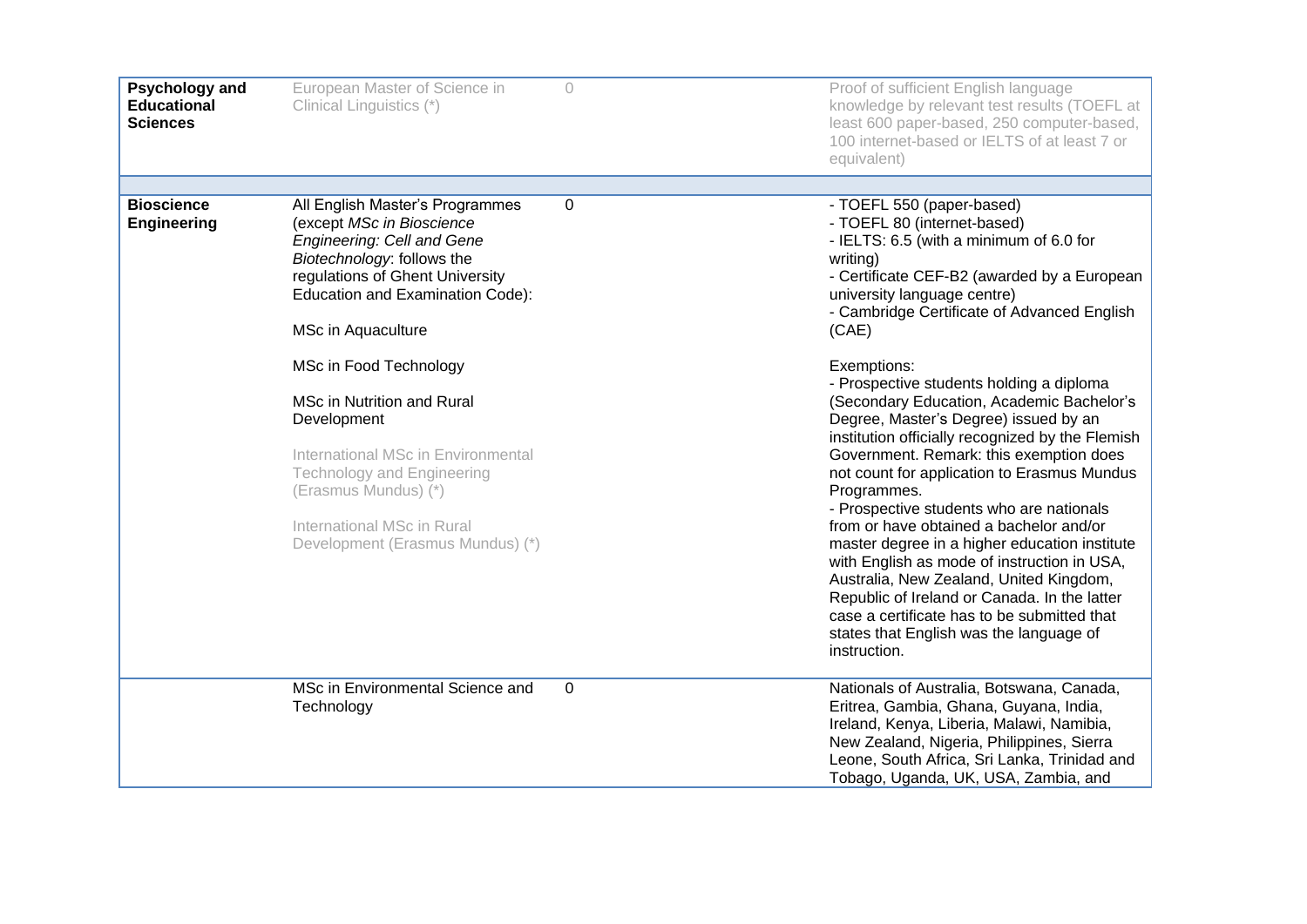|                                                                              | Zimbabwe, need to send proof of at least one<br>year - 60 ECTS (finished successfully) - of<br>comprehensive English-based<br>instruction at a Higher Education Institution<br>(mode of instruction).<br>Candidates from any other nationality need to<br>present test results of one of the following<br>tests (validity of 5 years;<br>TOEFL/IELTS predictive tests and TOEIC will<br>not be accepted):<br>- TOEFL IBT 86<br>- TOEFL PBT 570<br>- ACADEMIC IELTS 6,5 overall score with a<br>min. of 6 for writing<br>- CEFR B2                                        |
|------------------------------------------------------------------------------|--------------------------------------------------------------------------------------------------------------------------------------------------------------------------------------------------------------------------------------------------------------------------------------------------------------------------------------------------------------------------------------------------------------------------------------------------------------------------------------------------------------------------------------------------------------------------|
| International Master of Science in<br>$\circ$<br>Soils and Global Change (*) | The English language proficiency can be met<br>by providing a certificate (not older than 2<br>years) of one of the following tests:<br>(TOEFL/IELTS predictive tests and TOEIC<br>will not be accepted)<br>-TOEFL IBT 90<br>-ACADEMIC IELTS 6,5 overall score with a<br>min. of 6 for writing<br>-ESOL CAMBRIDGE English CAE<br>(Advanced)                                                                                                                                                                                                                              |
|                                                                              | Exception: Candidates having obtained at<br>least 60 ECTS credits during higher<br>education in one of the following countries<br>can provide an English language of<br>instruction certificate issued, stamped and<br>signed by their previous university: Antigua<br>and Barbuda, Australia, Australian<br>Territories, Bahamas, Barbados, Belize,<br>Botswana, Cameroon, Canada, Cook<br>Islands, Curacao, Dominica, Fiji, Gambia,<br>Ghana, Grenada, Great Britain, Guernsey,<br>Guyana, Hongkong, India, Ireland, Isle of<br>Man, Jamaica, Jersey, Kenya, Kiribati, |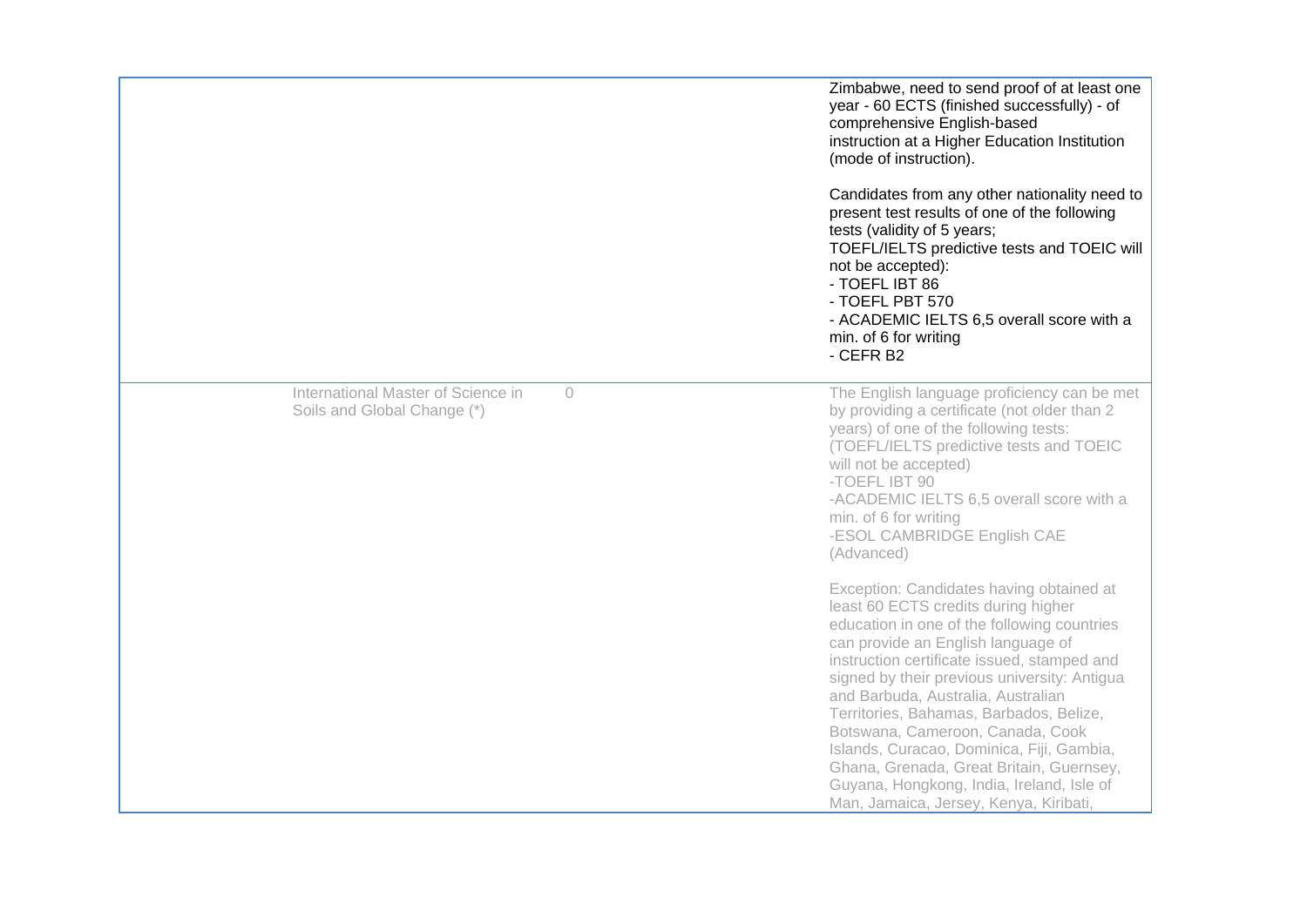|                                                                                                  | Lesotho, Liberia, Malawi, Malta, Marshall<br>Islands, Mauritius, Micronesia, Namibia,<br>Nauru, New-Zealand, Nigeria, Niue, Palau,<br>Papua New Guinea, Philippines, Rwanda,<br>Salomon Islands, Samoa, Seychelles, Sierra<br>Leone, Singapore, St. Kitts and Nevis, St.<br>Lucia, St. Vincent and Grenadines, South-<br>Africa, Sudan, South Sudan, Tanzania,<br>Tonga, Trinidad and Tobago, Tuvalu,<br>Uganda, United States of America, United<br>Kingdom Overseas Territories, US<br>Territories, Vanuatu, Zambia or Zimbabwe.                                                    |
|--------------------------------------------------------------------------------------------------|---------------------------------------------------------------------------------------------------------------------------------------------------------------------------------------------------------------------------------------------------------------------------------------------------------------------------------------------------------------------------------------------------------------------------------------------------------------------------------------------------------------------------------------------------------------------------------------|
|                                                                                                  | A language of instruction certificate will not<br>be accepted if the degree was obtained in<br>another country than the countries listed<br>above.                                                                                                                                                                                                                                                                                                                                                                                                                                    |
| International Master of Science in<br>$\circ$<br>Health Management in Aquaculture<br>$(\dot{z})$ | - TOEFL IBT 92, with sub speaking 23<br>- ACADEMIC IELTS: 6.5 overall score (with<br>minimum 6 for writing of 6 for speaking)<br>- CEF-B2 certificate (awarded by a<br>European language centre).<br>- ESOL Cambridge Certificate of Advanced<br>English (CAE): score between 176-210 or<br>Grade C                                                                                                                                                                                                                                                                                   |
|                                                                                                  | <b>Exemptions:</b><br>Prospective students who are nationals from<br>or have obtained a bachelor and/or master<br>degree (excluding double degrees or online<br>degree programmes) in a higher education<br>institute with English as mode of instruction in<br>USA, Australia, New Zealand, United<br>Kingdom, Republic of Ireland or Canada<br>(except universities in Quebec Province,<br>apart from applicants that have completed a<br>4 year bachelor degree at McGill University<br>with English as the language of instruction).<br>A certificate confirming that the mode of |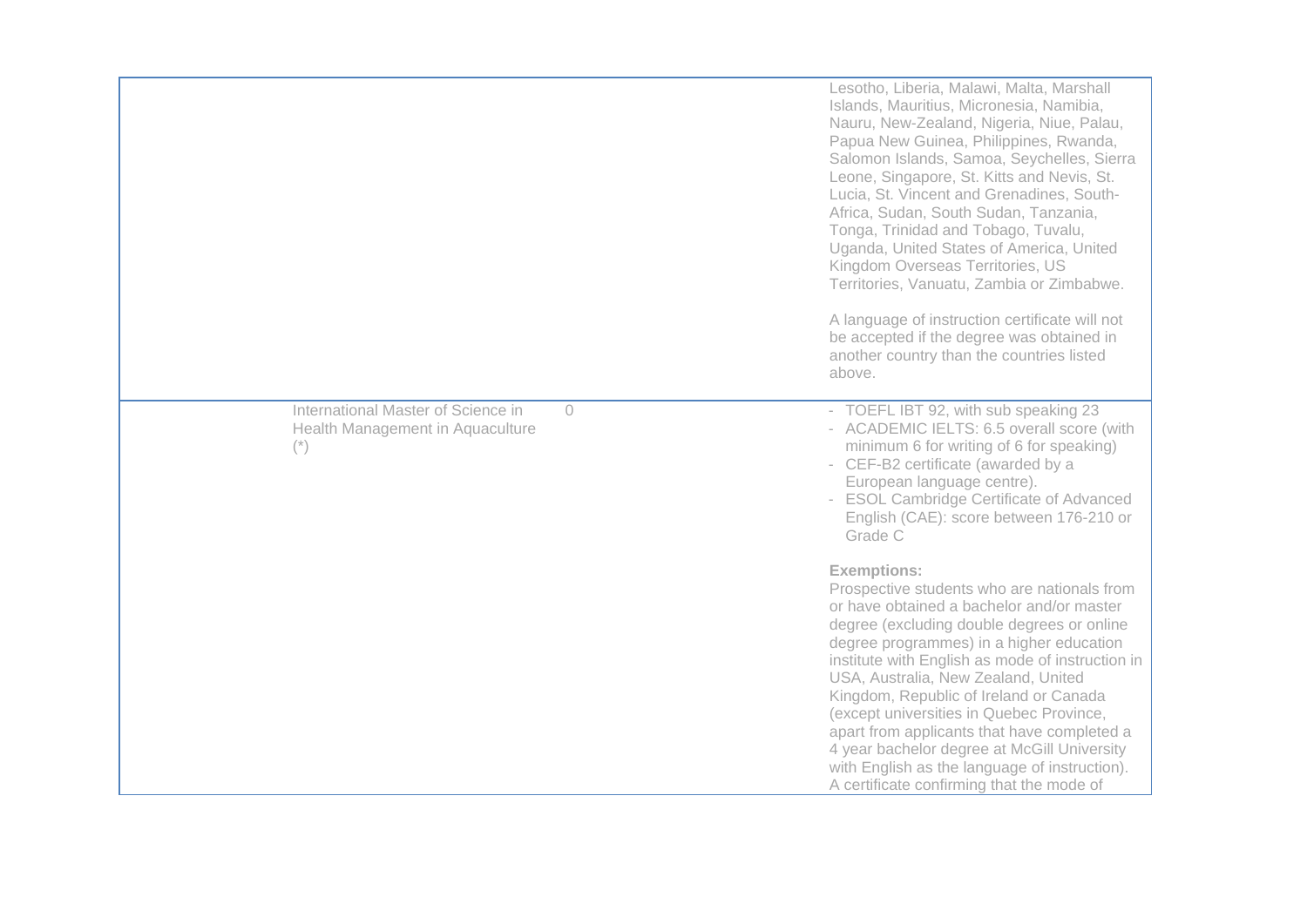instruction was English needs to be submitted).. International Master of Science in Sustainable and Innovative Natural Resource Management (\*) 0 Nationals of\* all EU and EEA countries, Australia, Botswana, Cameroon, Canada, Eritrea, Gambia, Ghana, Guyana, India, Jamaica, Kenya, Liberia, Malawi, Namibia, New Zealand, Nigeria, Pakistan, Philippines, Rwanda, Sierra Leone, South Africa, Sri Lanka, Tanzania, Uganda, UK, USA, Zambia, and Zimbabwe, can provide a stamped and<br>signed certificate of English as the language of instruction during at least 1 year (equal to 60 ECTS) of higher education issued by the home university. \* exemptions have to be approved by the SINRe M Student Selection Committee Candidates from any other nationality need to present test results of one of the following tests (validity of 5 years): • TOEFL iBT 86 • TOEFL pBT 570 • Academic iELTS 6,5 overall score with a min. of 6 for writing • Cambridge Certificate of Advanced English (CAE) The above -mentioned language requirements can be changed yearly before the start of the applications period, after approval by the MB and by the partner universities.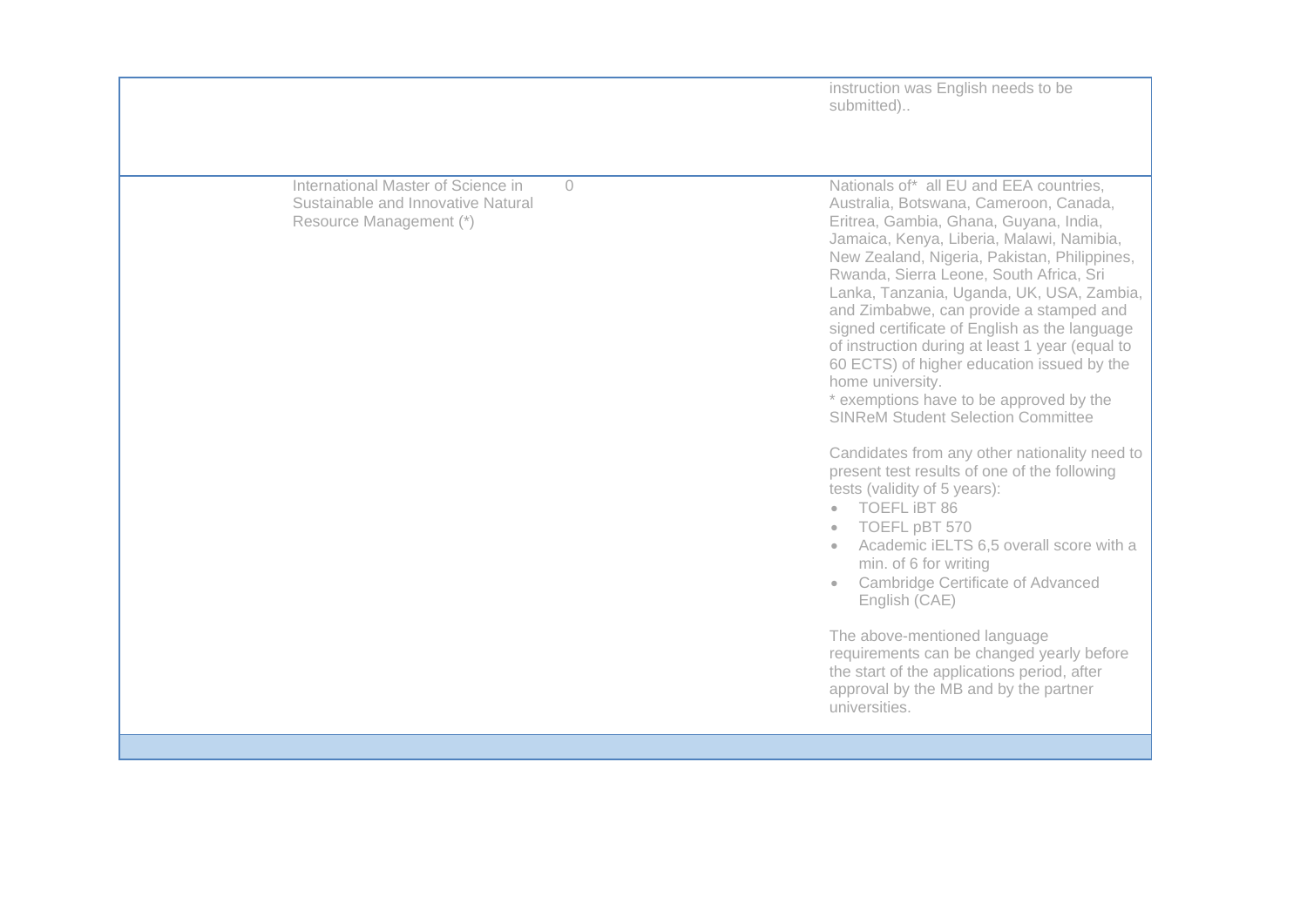| <b>Political and Social</b><br>MA in Global Studies (*)<br>Sciences, Arts and<br>Philosophy |  | - Excellent English skills (minimum B2-level<br>according to Common European Framework<br>of Reference for Languages or UNIcert level<br>Il according to the German Association of<br>Language Centres, Language Teaching<br>Institutes and Institutes of Foreign<br>Languages). The proficiency in English<br>needs to be proven by an official English<br>certificate. English native speakers need to<br>provide a proof of knowledge of a language<br>different to their mother tongue on A2 level<br>according to the Common European<br>Framework of Reference for Languages<br>- Knowledge of a further foreign language on<br>A2 level according to the Common European<br>Framework of Reference for Languages (to<br>be proven by the High School certificate<br>and/or international recognized test score<br>certificates or equivalent proof of participation<br>in language courses). |
|---------------------------------------------------------------------------------------------|--|-----------------------------------------------------------------------------------------------------------------------------------------------------------------------------------------------------------------------------------------------------------------------------------------------------------------------------------------------------------------------------------------------------------------------------------------------------------------------------------------------------------------------------------------------------------------------------------------------------------------------------------------------------------------------------------------------------------------------------------------------------------------------------------------------------------------------------------------------------------------------------------------------------|
|---------------------------------------------------------------------------------------------|--|-----------------------------------------------------------------------------------------------------------------------------------------------------------------------------------------------------------------------------------------------------------------------------------------------------------------------------------------------------------------------------------------------------------------------------------------------------------------------------------------------------------------------------------------------------------------------------------------------------------------------------------------------------------------------------------------------------------------------------------------------------------------------------------------------------------------------------------------------------------------------------------------------------|

## *POSTGRADUATE STUDIES (art. 10 §5)*

| <b>Faculty</b>         | <b>Postgraduate Programme</b>                                      | <b>Level of Proficiency</b><br><b>Dutch</b> | <b>Level of Proficiency English</b>                                                                                                                                                                                                                                                                                                      |
|------------------------|--------------------------------------------------------------------|---------------------------------------------|------------------------------------------------------------------------------------------------------------------------------------------------------------------------------------------------------------------------------------------------------------------------------------------------------------------------------------------|
| Arts and<br>Philosophy | Postgraduaatsopleiding Conferentietolken                           | 0                                           | 0                                                                                                                                                                                                                                                                                                                                        |
| <b>Sciences</b>        | Postgraduate Studies in Blue Resources for<br>the Blue Economy (*) | 0                                           | a recent TOEFL Certificate: minimum<br>$\bullet$<br>score: 87 points (internet based)<br>a recent IELTS Certificate: minimum<br>$\qquad \qquad \bullet$<br>score: $6.5$<br>a recent Certificate of a University<br>$\bullet$<br>Language Centre testifying that the<br>student masters the necessary<br>knowledge of English to function |